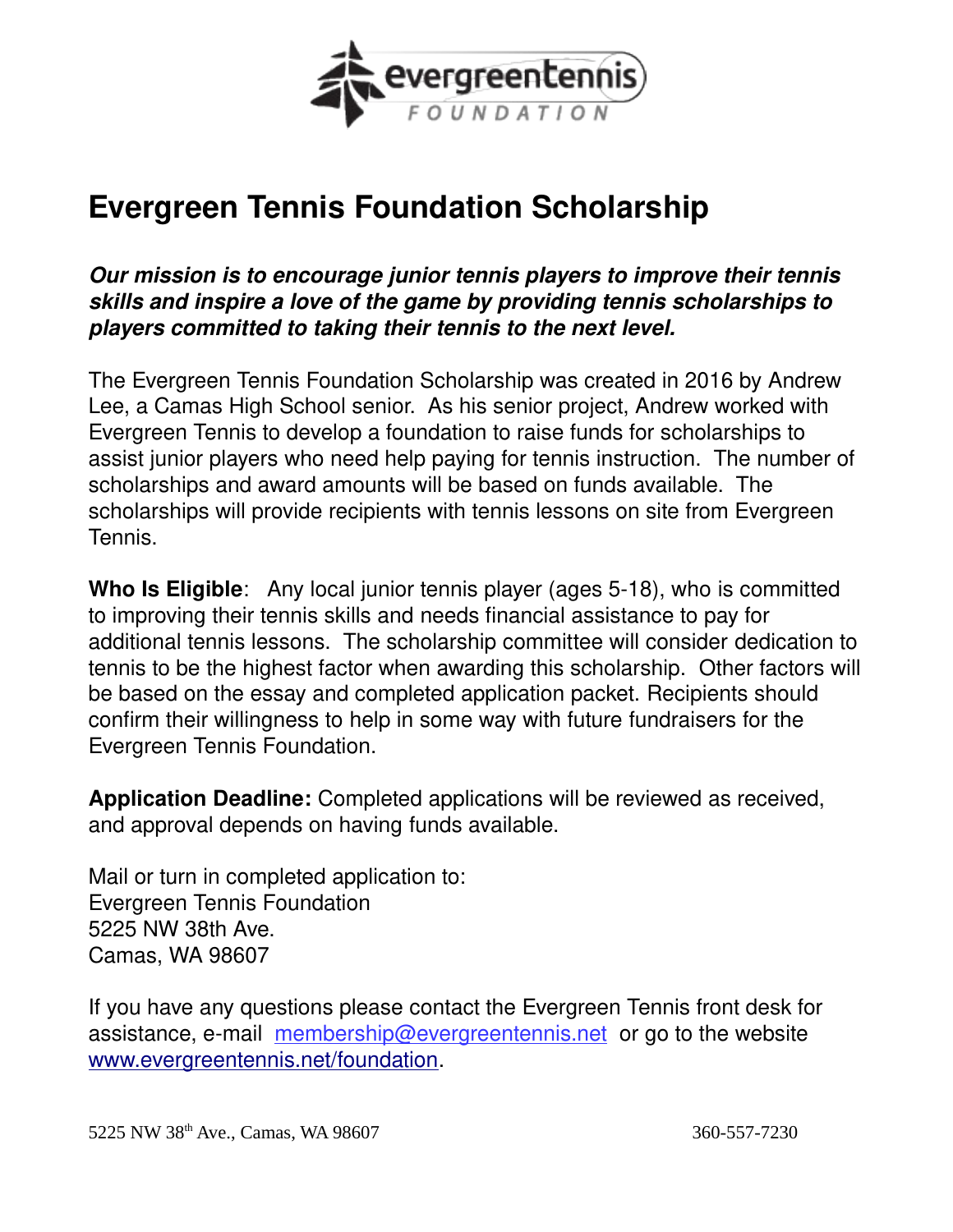

# **Evergreen Tennis Foundation Scholarship**

| Phone: ____________________ |  |
|-----------------------------|--|
|                             |  |

Please list two personal references other than family with contact information.

| C<br><u>.</u> |  |  |  |  |
|---------------|--|--|--|--|

PLEASE ATTACH TO THIS PACKET A ONE-PAGE ESSAY STATEMENT (Not to exceed 1000 words). Include the following: Tell us about yourself and why this scholarship is important to you. Include what instruction you are hoping to receive. What are the factors that make you eligible for this scholarship? (For applicants under 10, parent/guardian may submit the statement).

#### **ALL STATEMENTS CONTAINED HEREIN AND ACCOMPANYING THIS APPLICATION ARE TRUE AND COMPLETE TO THE BEST OF MY KNOWLEDGE.**

**SIGNATURE\_\_\_\_\_\_\_\_\_\_\_\_\_\_\_\_\_\_\_\_\_\_\_\_\_\_\_\_\_ DATE\_\_\_\_\_\_\_\_\_\_\_\_\_\_\_\_\_\_**

 *All information submitted in this packet will remain confidential.*